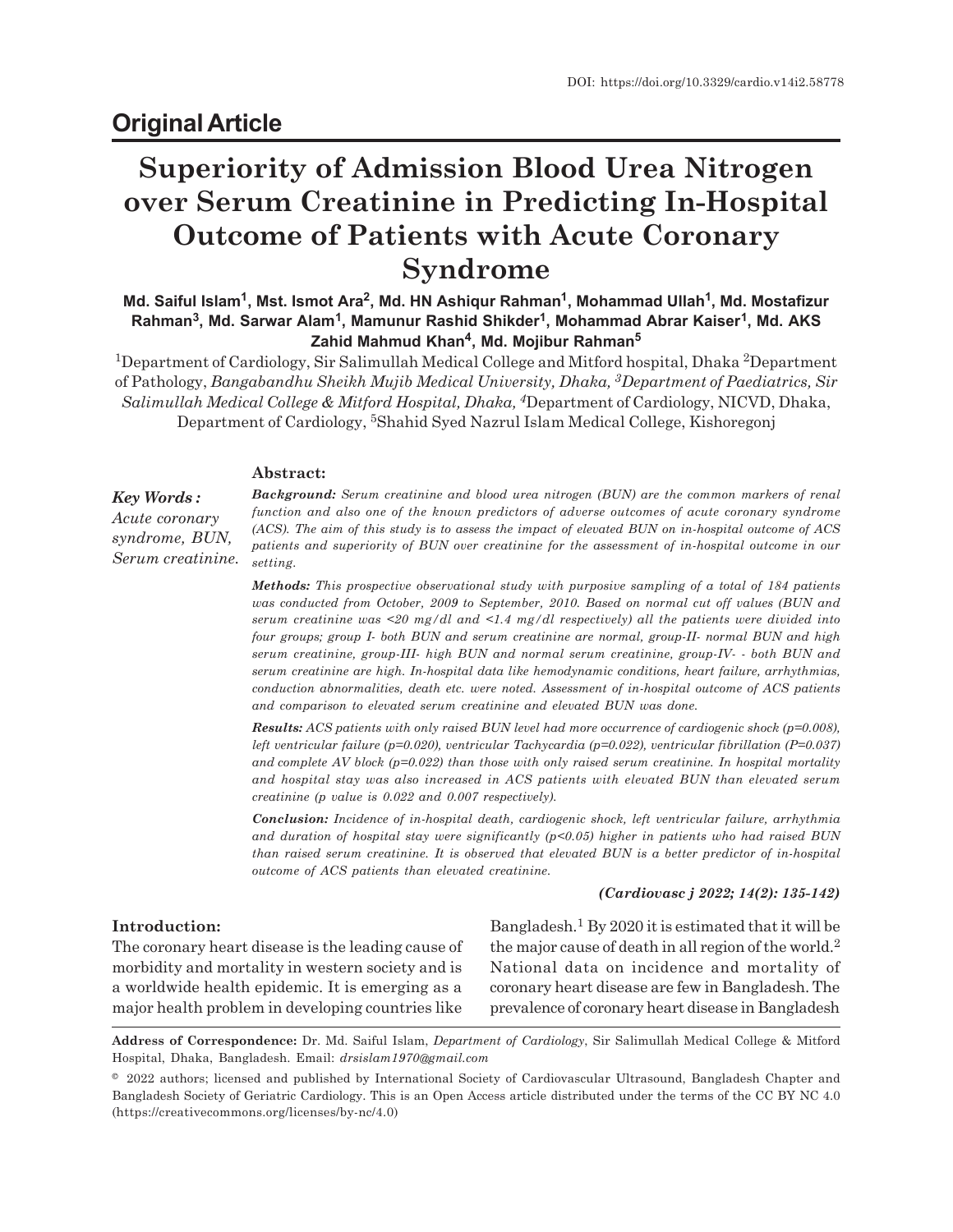was estimated as 3.3/1000 in 1976 and 17.2/1000 in 1986 indicating 5 folds increase of the disease in 10 years.<sup>3</sup> ACS is the leading cause of death in the developed countries & second leading cause of death in developing countries.<sup>4</sup> ACS is becoming a significant burden on healthcare services in Bangladesh too.<sup>5</sup> Advantages of determining specific markers in predicting ACS outcome e.g. ECG, Troponin-I, Troponin-T, CK- MB, serum creatinine, echocardiography, myocardial viability scan, are well established but cost effectiveness of their assessment are still being discussed.<sup>6</sup>

Numerous risk score models have been developed to assay ACS outcome but only few of them have been used in practice.7-9 All the risk scores are multivariate. Univariate risk scores may be easier & more cost effective.

An increase of serum creatinine level, which is traditionally used as a marker of renal function, is one of the known predictors of adverse outcomes of ACS.10 An increase in creatinine concentration of 1.0 mg/dl raises the risk of death among patients with ACS by 15-35%.<sup>10</sup> Another marker of renal function blood urea nitrogen (BUN) has been analysed much less frequently as a predictor of adverse outcome of ACS.11 Increases in BUN and creatinine are highly prevalent in patients with ACS, with one in three patients having an increased level of either BUN or creatinine.<sup>4</sup> An increased level of only creatinine or only BUN was seen in 20% and 40% of patients of ACS respectively & more than 40% have increased levels of both BUN and creatinine.12 Significance of determining BUN levels is higher than that of creatinine alone for assessing ACS outcome,13 mainly death risk in patients with myocardial infarction  $(MI)$ .<sup>14</sup> The calculation of the risk in patient with ACS based on the BUN level are said to be more accurate.<sup>12</sup> The advantage of BUN increases with age.<sup>11,12,15</sup> The risk of death in patients with raised BUN levels is not explained only by renal function-either initially impaired or reduced as a result of hypoperfusion but has some other explanation. This may be due to increase age, large body mass, increase catabolic rate, haemolysis, pre-renal & renal causes.

Study on predictive role of BUN & serum creatinine on ACS patients has not yet been conducted in Bangladeshi patients. The aim of this study is to assess the impact of elevated BUN on in-hospital outcome of ACS patients and superiority of BUN over creatinine for the assessment of inhospital outcome in our setting.

#### **Methods:**

It was a prospective observational study. The study was conducted in the Department of Cardiology, Dhaka Medical College & Hospital, Dhaka (DMCH) from October, 2009 to September, 2010.Purposive sampling was done and a total of 184 patients were taken for the study. All the patients with ACS admitted in the Department of Cardiology, DMCH, who did not have cardiomyopathy, congenital heart disease, valvular heart disease, serious co-morbid conditions, previous history of PCI or CABG and who were not immediately referred to other hospital for any reason were included in the study. Initial evaluation of the study population by age, sex, occupation, clinical history and examination were performed. Risk factors of ischemic heart disease like hypertension, smoking, dyslipidemia, diabetes mellitus, and obesity were noted. Baseline laboratory investigations-ECG, S. Troponin-I, Blood was collected for BUN & serum creatinine from all patients with ACS taking part in this study. Echocardiography, RBS/FBS, fasting lipid profile, were done and recorded. Different types of inhospital data like hemodynamic conditions, heart failure, arrhythmias, conduction abnormalities, death etc. were noted during hospital stay. All the information was properly noted in the preformed data sheet. The normal cut off value for BUN and serum creatinine was <20 mg/dl and <1.4 mg/dl respectively and based on these cut off values all the patients were divided into four groups; Group I- both BUN and serum creatinine are normal, Group-II- normal BUN and high serum creatinine, Group-III- high BUN and normal serum creatinine, Group-IV- - both BUN and serum creatinine are high.

Data was analyzed by using SPSS version 12. Usual statistical tools like t-test, Chi square test and ANOVA were used to test the significance of difference between BUN & serum creatinine value. The distributions of continuous variables were described using mean and discrete variables were presented as frequencies and percentages. Group differences in base line characteristics were assessed with X2 test. The results were considered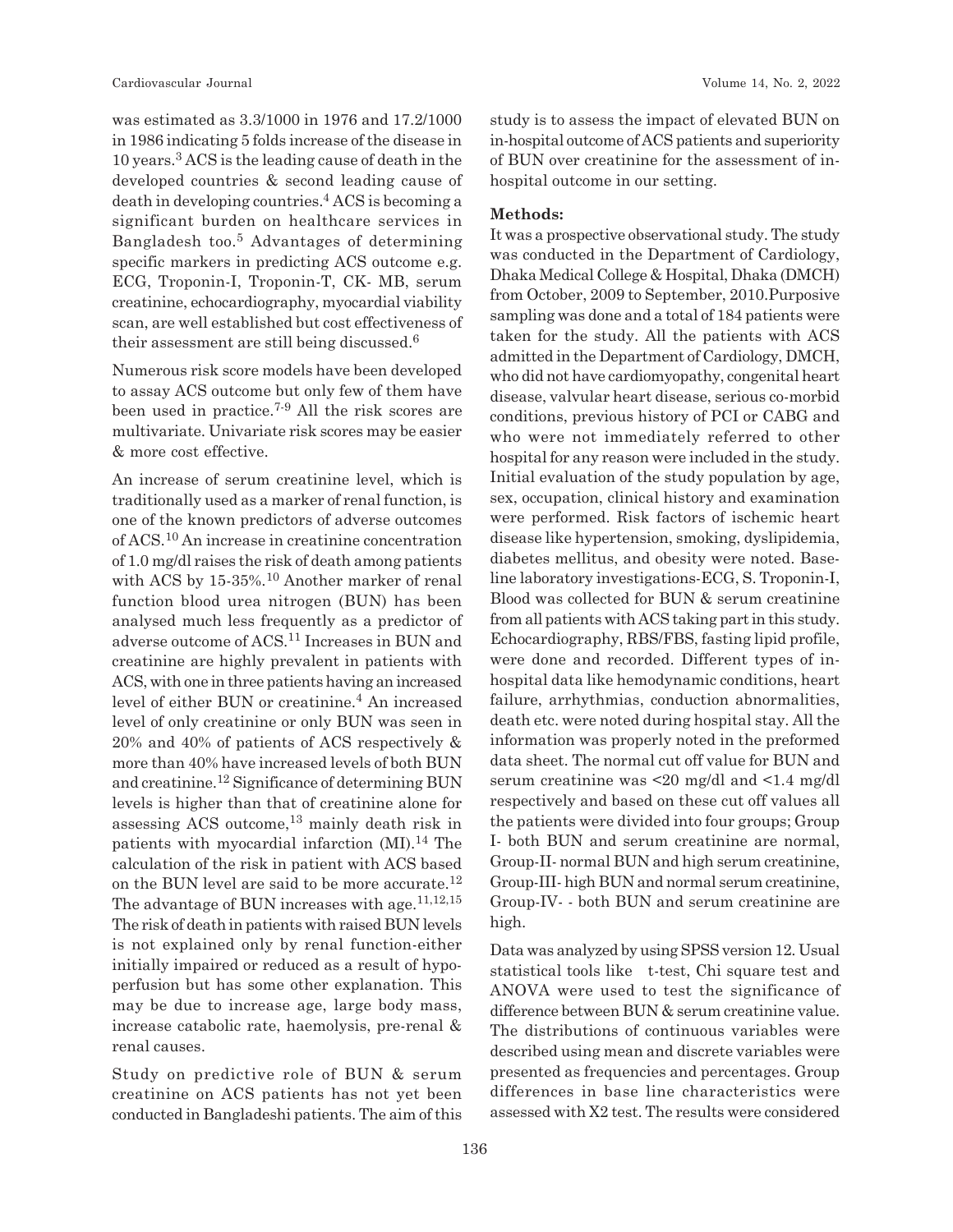as statistically signiûcant at p<0.05. The impact of the independent variable on the probability of the primary outcome (in-hospital death) was determined by X2 test.

#### **Results:**

The study subjects were divided into four groups depending on the values of their BUN and serum creatinine, group I- both BUN and serum creatinine are normal, group-II- normal BUN and high serum creatinine, group-III- high BUN and normal serum creatinine, group-IV- both BUN and serum creatinine are high. Assessment of demographic characteristics, risk factors and inhospital outcome of patients were done. Comparison of in-hospital outcome related to elevated serum creatinine and elevated BUN was also done.

The study included 184 ACS patients and they were divided into seven age class and four groups as shown above. In group I, the mean age was  $50.9\pm12$ years ranging from 25 to 80 years. In group II, the mean age was 54.3±14.6 years ranging from 32 to 90 years. In group III, the mean age was 56.5±15.3 years ranging from 25 to 92 years. In group IV, the mean age was 60.0±18.0 years ranging from 40 to 100 years. Maximum number of ACS patients was found in the age class of 41-50 years in all groups. The mean age difference among study groups was statistically significant (p<0.05).

A total of 184 ACS patients were included in this study, out of which 122 patients were male and 62 patients were female. Among male patients 61 (67.0%) in group I, 11(50.0%) in group II, 24(70.6%) in group III and 26(70.3%) in group IV. Among female 30(33.0%) in group I, 11(50.0%) in group II,  $10(29.4\%)$  in group III and  $11(29.7\%)$  in group IV. The sex difference was not statistically significant (p>0.05) among groups. Male female ratio was 2.0:1 in the whole study subjects.

Regarding traditional risks smoking and dyslipidemia were almost similar among the study groups (p> 0.05), but HTN and DM were statistically significant ( $p<0.05$ ) among the study groups.

Regarding types of ACS patient's maximum 89(48.4%) was UA followed by 56(30.4%) was STEMI and 39(21.2%) was NSTEMI. However, STEMI patients were observed 17 in group I, 4 in group II, 20 in group III and 15 in group IV. NSTEMI patients were found 13 in group I, 6 in group II, 8 in group III and 12 in group IV. UA patients were found 61 in group I, 12 in group II, 6 in group III and 10 in group IV.

| Age group (years) | Group-I<br>$(n=91)$ |       |                | $Group-II$<br>$(n=22)$ |                | Group-III<br>$(n=34)$ |          | Group-IV<br>$(n=37)$ |                    |
|-------------------|---------------------|-------|----------------|------------------------|----------------|-----------------------|----------|----------------------|--------------------|
|                   |                     |       |                |                        |                |                       |          |                      |                    |
|                   | n                   | $\%$  | n              | $\%$                   |                | $\%$                  | n        | $\frac{0}{0}$        |                    |
| $30$              | 4                   | 4.4   | $\Omega$       | 0.0                    |                | 2.9                   | $\theta$ | 0.0                  | 0.009 <sup>s</sup> |
| 31-40             | 14                  | 15.4  | 3              | 13.6                   | $\overline{4}$ | 11.8                  |          | 2.7                  |                    |
| 41-50             | 39                  | 42.9  | 10             | 45.5                   | 10             | 29.4                  | 15       | 40.5                 |                    |
| 51-60             | 15                  | 16.5  | $\overline{2}$ | 9.1                    | 7              | 20.6                  | 7        | 18.9                 |                    |
| 61-70             | 15                  | 16.5  | $\overline{4}$ | 18.2                   | 7              | 20.6                  | 9        | 24.3                 |                    |
| 71-80             | 4                   | 4.4   | $\overline{2}$ | 9.1                    | 3              | 8.8                   |          | 2.7                  |                    |
| >81               | $\Omega$            | 0.0   |                | 4.5                    | $\overline{2}$ | 5.9                   | 4        | 10.8                 |                    |
| $Mean \pm SD$     | 50.9                | ±12.0 | 54.3           | $\pm 14.6$             | 56.5           | $\pm 15.3$            | 60.0     | ±18.0                |                    |
| Range (min, max)  | (25)                | $-80$ | (32            | $-90)$                 | (25)           | $-92)$                | (40)     | $-100$               |                    |

**Table-I** *Age distribution of the study populations (N=184).*

S=Significant  $(p > 0.05)$  with ANOVA test

| Table-II                                              |
|-------------------------------------------------------|
| Sex distribution of the study population ( $N=184$ ). |

| <b>Sex</b> |        | Group-I  |  | $Group-II$ |    | Group-III |    | Group-IV | p value             |
|------------|--------|----------|--|------------|----|-----------|----|----------|---------------------|
|            |        | $(n=91)$ |  | $(n=22)$   |    | $(n=34)$  |    | $(n=37)$ |                     |
|            |        | $\%$     |  | $\%$       |    | $\%$      | n  | $\%$     |                     |
| Male       | $61\,$ | 67.0     |  | 50.0       | 24 | 70.6      | 26 | 70.3     | 0.364 <sup>ns</sup> |
| Female     | 30     | 33.0     |  | 50.0       | 10 | 29.4      |    | 29.7     |                     |

NS=Not Significant (p>0.05) in Chi square test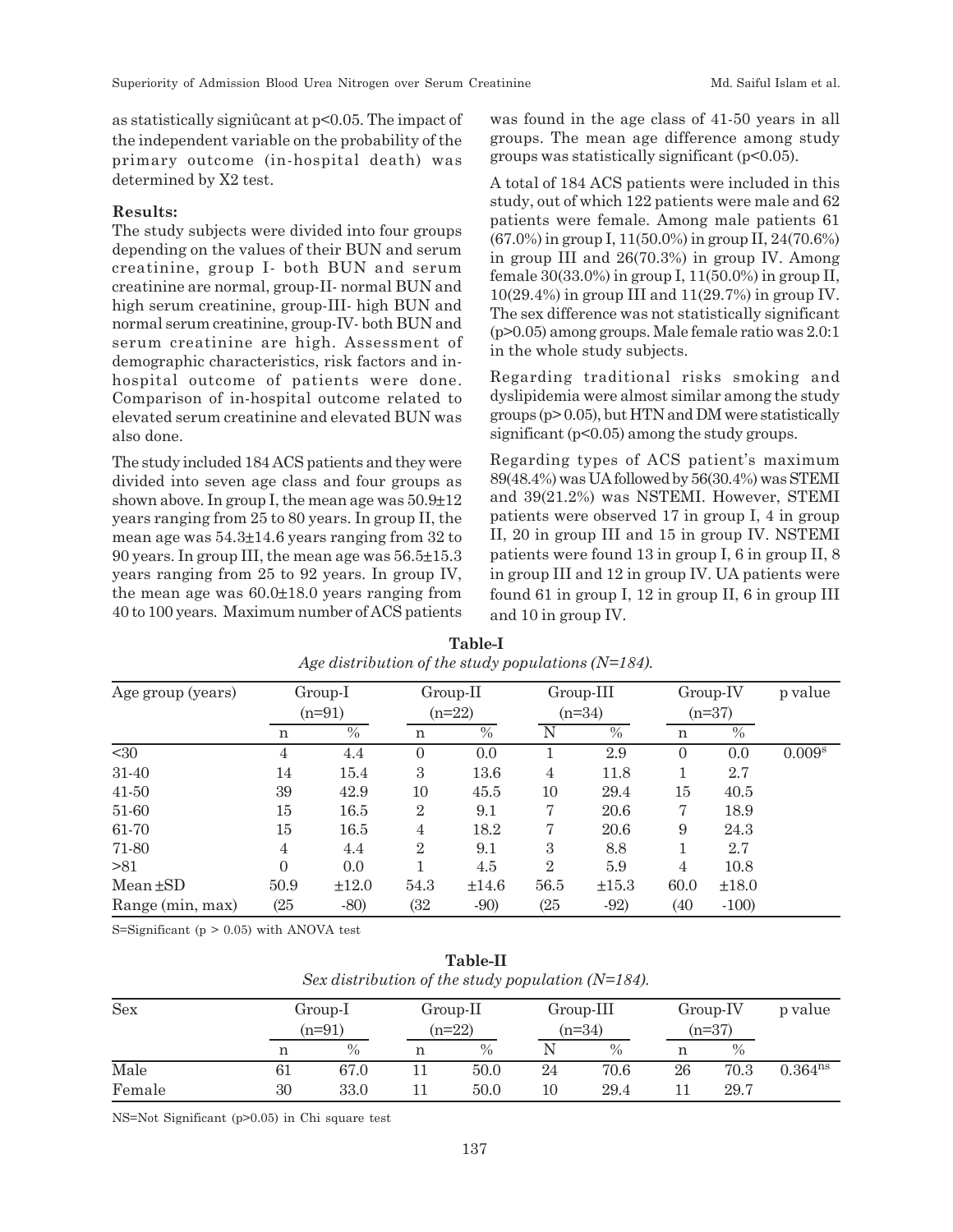| Traditional risk  |    | Group-I       |    | Group-II |    | Group-III     |    | Group-IV |                     |
|-------------------|----|---------------|----|----------|----|---------------|----|----------|---------------------|
| factors           |    | $(n=91)$      |    | $(n=22)$ |    | $(n=34)$      |    | $(n=37)$ |                     |
|                   | n  | $\frac{0}{0}$ | n  | $\%$     | N  | $\frac{0}{0}$ | n  | $\%$     |                     |
| Smoking           | 47 | 51.6          | 12 | 54.5     | 26 | 76.5          | 25 | 67.6     | $0.054^{ns}$        |
| Hypertension      | 26 | 28.6          | 9  | 40.9     | 23 | 67.6          | 16 | 43.2     | 0.001 <sup>s</sup>  |
| Diabetes mellitus | 19 | 20.9          | 8  | 36.4     | 16 | 47.1          | 20 | 54.1     | 0.001 <sup>s</sup>  |
| Dyslipidemia      | 15 | 16.5          | 8  | 36.4     | 10 | 29.4          | 13 | 35.1     | 0.059 <sup>ns</sup> |

**Table-III** *Risk factors of IHD among the study population (N=184)*

NS=Not Significant (p>0.05) in Chi square test

| Distribution of ACS patients $(N=184)$ |                     |                      |                     |                        |       |            |  |  |  |
|----------------------------------------|---------------------|----------------------|---------------------|------------------------|-------|------------|--|--|--|
| ACS patients                           | Group-I<br>$(n=91)$ | Group-II<br>$(n=22)$ | Group-III<br>(n=34) | $Group-IV$<br>$(n=37)$ | Total | Percentage |  |  |  |
| <b>STEMI</b>                           | 17                  |                      | 20                  | 15                     | 56    | 30.4       |  |  |  |
| <b>NSTEMI</b>                          | 13                  | 6                    | 8                   | 12                     | 39    | 21.2       |  |  |  |
| UA                                     | 61                  | 12                   |                     | 10                     | 89    | 48.4       |  |  |  |

**Table-IV**

NS=Not Significant (p>0.05) in Chi square test

Regarding the in-hospital outcome assessment of the ACS patients, a total 23(12.5%) died. Out of 23 deaths; 4 died out of 91(4.4%) in group I, 1 died out of 22(4.5%) in group II, 10 died out of 34(29.4%) in group III and 8 died of 37(21.6%) in group IV. The death was statistically significant among groups  $(p<0.05)$ .

Cardiogenic shock was found in 31(16.8%) of ACS admission. Out of which 7 out of 91(7.7%) in group I, none in group II, 9 out of 34(26.5%) in group III and 15 out of 37(40.5%) in group IV patients, which was statistically significant  $(p<0.05)$  among the study groups.

A total of 66(35.9%) patients had left ventricular failure. Occurrence of left ventricular failure was 19 out of 91(20.9%) found in group I, 6 out of 22(27.3%) group II, 20 out of 34(58.8%) in group III and 21 out of 37(56.8%) in group IV patients. Which was also statistically significant  $(p<0.05)$  among study groups.

Regarding the arrhythmia, VT was found in 25(13.6%), VF 13(7.1%) and AF 31(16.8%). VT was observed in 8 out of 91(8.8%) in group I, none in group II, 7 out of 34(20.6%) in group III and 10 out of 37(27.0%) in group IV. VF was found 2 out of 91(2.2%) in group I, none in group II, 6 out of 34(17.6%) in group III and 6 out of 37(16.2%) in group IV. AF was found 12 out of 91(3.2%) in group I, 2 out of 22(9.1%) in group II, 7 out of 34(20.6%) in group III and 10 out of 37(27.0%) in group IV. Incidence of VT & VF found statistically significant (p<0.05) but AF was not statistically significant (p>0.05) among groups in Chi square test.

Conduction abnormality e.g.: 2°HB & 3°HB were found  $17(9.2\%)$  and  $28(15.2\%)$  of total admission respectively. 2°HB was found 6 out of 91(6.6%) in group I, 1 out of  $22(4.5\%)$  in group II, 4 out of 34(11.8%) in group III and 6 out of 37(16.2%) in group IV and 3°HB was 7 out of 91(7.7%) in group I, 1 out of 22(4.5%) in group II, 10 out of 34(29.4%) in group III and 10 out of 37(27.0%) in group IV. Significant (p<0.05) difference was observed in 3°HB and but 2°HB was not statistically significant (p>0.05) among groups.

Above table shows the distribution of the study population according to duration of hospital stay. In group I, the mean hospital stay was observed 4.9±1.6 days ranging from 1 to 8 days. In group II, the mean hospital stay was 5.5±3.2 days ranging from 1 to 10 days. In group III, the mean hospital stay was 6.5±4.2 days ranging from 1 to 16 days. In group IV, the mean hospital stay was 12.1±2.9 days ranging from 6 to 21 days. The mean hospital stay difference was statistically significant  $(p<0.05)$ among the groups in ANOVA test.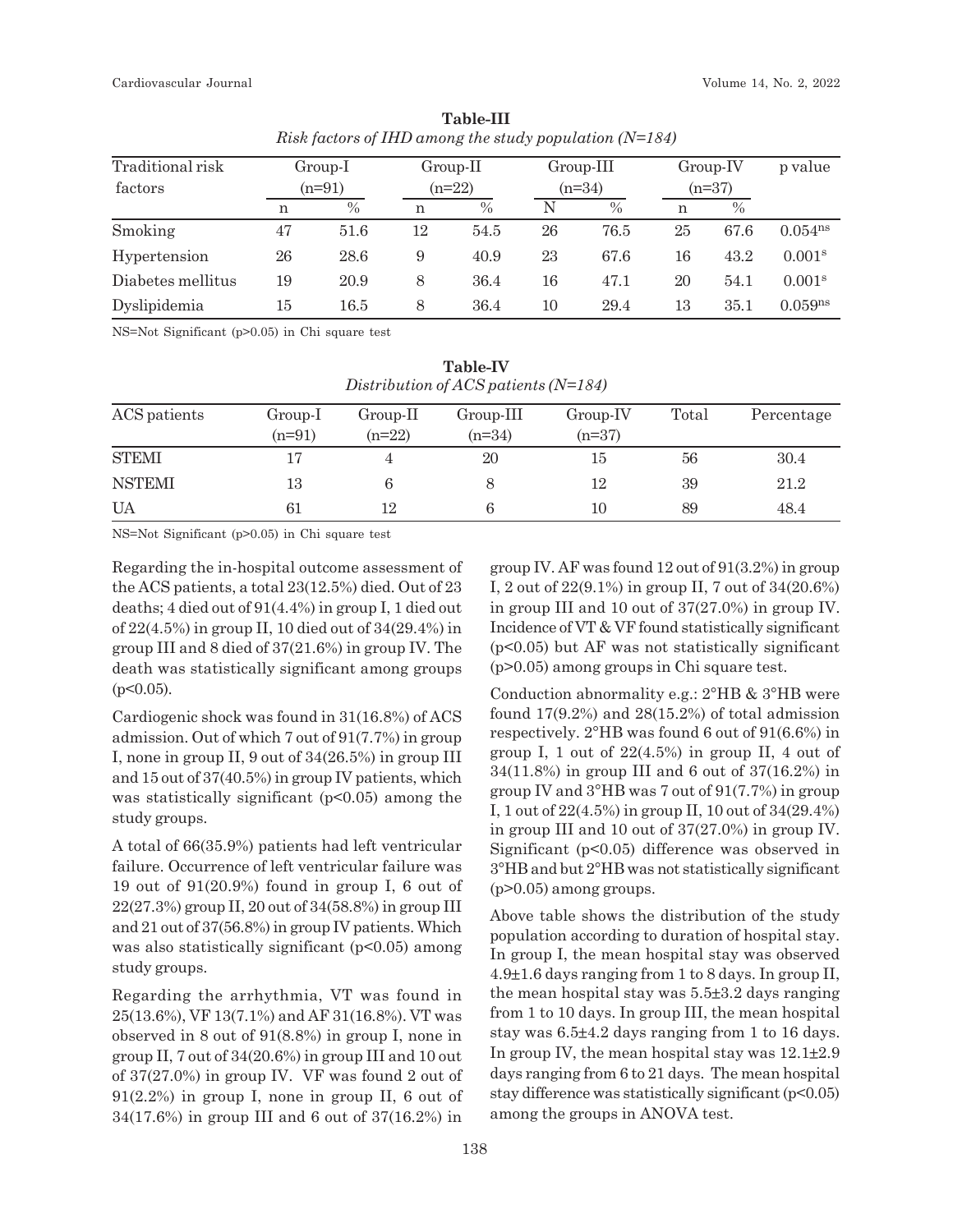Above table shows the comparison of outcome related to s. creatinine elevated group and BUN elevated group. In-hospital death was found 1out 22(4.5%) in s. creatinine elevated group and 10 out of 34(29.4%) in BUN elevated group. Cardiogenic shock was found no cardiogenic shock in s. creatinine elevated group and 9 out of 34(26.5%) in BUN elevated group. LVF was found 6 out of 22(27.3%) in s. creatinine elevated group and 20 out of 34(58.8%) in BUN elevated group. Significant (p<0.05) difference was found regarding In-hospital death, Cardiogenic shock and left ventricular failure between two groups.

Regarding the arrhythmia, no VT was observed in s. creatinine elevated group and 7 out of 34(20.6%) in BUN elevated group. VF was observed none in s. creatinine elevated group and 6 out of 34(17.6%) in BUN elevated group. AF was found 2 out of 22(9.1%) in s. creatinine elevated group and 7 out of 34(20.6%) in BUN elevated group. Significant (p<0.05) difference was found between two groups in VT and VF but not in AF (p>0.05).

Conduction abnormality e.g.: 2°HB was found 1 out of  $22(4.5\%)$  and 4 out of  $34(11.4\%)$  in s. creatinine elevated group and in BUN elevated group respectively. 3°HB were found 1 out of 22(4.5%) and 10 out of 34(29.4%) in s. creatinine elevated group and in BUN elevated group respectively. Significant (p<0.05) difference was found between two groups for 3°HB but not for 2°HB (p>0.05).

Mean hospital stay was 5.5±3.2 days in only elevated s. creatinine and 6.5±4.2 days in only elevated BUN. Most of the patients stayed d"5 days in both groups which was 10(45.5%) in only elevated s. creatinine and 19(55.9%) in only elevated BUN. Other results are depicted in the above table. Mean duration of hospital stay was statistically significant (p<0.05) between two groups.

| ACS outcome              | Group-I        |          |                | $Group-II$<br>$(n=22)$ |                | Group-III<br>$(n=34)$ |    | $Group-IV$ | p value              |
|--------------------------|----------------|----------|----------------|------------------------|----------------|-----------------------|----|------------|----------------------|
| assessment               |                | $(n=91)$ |                |                        |                |                       |    | $(n=37)$   |                      |
|                          | n              | $\%$     | n              | $\%$                   | N              | $\frac{0}{0}$         | n  | $\%$       |                      |
| In-hospital death        | 4              | 4.4      |                | 4.5                    | 10             | 29.4                  | 8  | 21.6       | 0.007 <sup>s</sup>   |
| Cardiogenic shock        | 7              | 7.7      | $\overline{0}$ | 0.0                    | 9              | 26.5                  | 15 | 40.5       | 0.001 <sup>s</sup>   |
| Left ventricular failure | 19             | 20.9     | 6              | 27.3                   | 20             | 58.8                  | 21 | 56.8       | 0.001 <sup>s</sup>   |
| Arrhythmia               |                |          |                |                        |                |                       |    |            |                      |
| VT                       | 8              | 8.8      | $\overline{0}$ | 0.0                    | 7              | 20.6                  | 10 | 27.0       | $0.029^{s}$          |
| VF                       | $\overline{2}$ | 2.2      | $\overline{0}$ | 0.0                    | 6              | 17.6                  | 6  | 16.2       | $0.025^{\rm s}$      |
| AF                       | 12             | 13.2     | $\overline{2}$ | 9.1                    | 7              | 20.6                  | 10 | 27.0       | $0.179^{ns}$         |
| No arrhythmia            | 69             | 75.8     | 22             | 100.0                  | 12             | 35.3                  | 11 | 29.7       | 0.001 <sup>s</sup>   |
| Conduction abnormality   |                |          |                |                        |                |                       |    |            |                      |
| $2^{\circ}$ HB           | 6              | 6.6      |                | 4.5                    | $\overline{4}$ | 11.8                  | 6  | 16.2       | 0.290 <sup>ns</sup>  |
| $3^\circ$ HB             | $\overline{7}$ | 7.7      |                | 4.5                    | 10             | 29.4                  | 10 | 27.0       | $0.007$ <sup>s</sup> |
| No HB                    | 78             | 85.7     | 21             | 95.5                   | 18             | 52.9                  | 21 | 56.8       | 0.001 <sup>s</sup>   |

**Table-V** *ACS outcome assessment of the study population (N=184).*

NS=Not Significant (p>0.05) in Chi square test



**Fig.-1:** *Bar diagram showing the in-hospital death of the study patients.*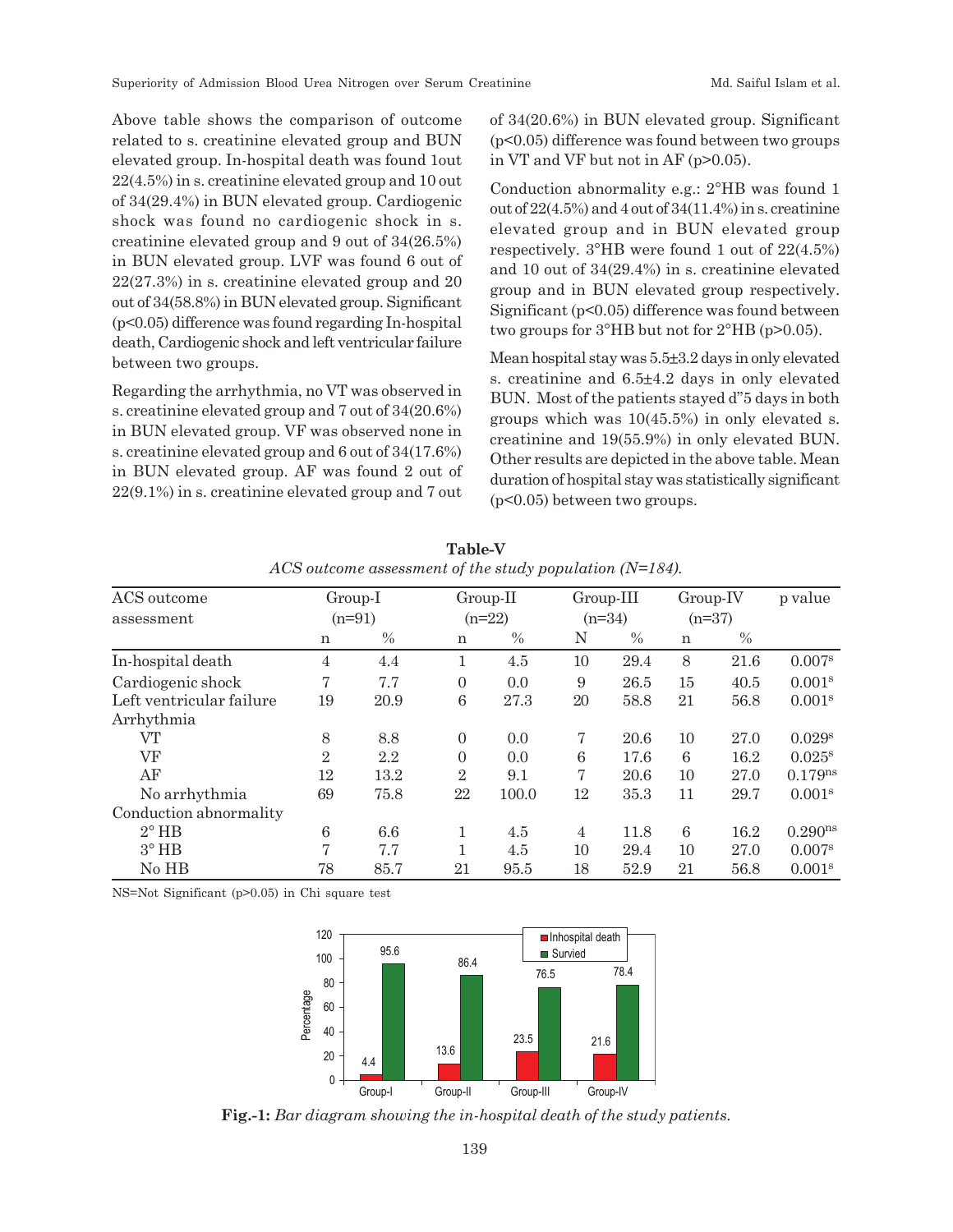| Hospital stays   |     | Group-I   |          | Group-II  |     | $Group-III$ |                  | $Group-IV$ | p value            |
|------------------|-----|-----------|----------|-----------|-----|-------------|------------------|------------|--------------------|
| (days)           |     | $(n=91)$  |          | $(n=22)$  |     | $(n=34)$    |                  | $(n=37)$   |                    |
|                  | n   | $\%$      | n        | $\%$      | N   | $\%$        | n                | $\%$       |                    |
| $\leq 5$         | 61  | 67.0      | 10       | 45.5      | 19  | 55.9        | $\left( \right)$ | 0.0        |                    |
| $6 - 10$         | 30  | 33.0      | 12       | 54.5      |     | 20.6        | 11               | 29.7       |                    |
| $11 - 15$        |     | 0.0       | $\Omega$ | 0.00      |     | 20.6        | 23               | 62.2       |                    |
| >15              |     | 0.0       | $\Omega$ | 0.00      |     | 2.9         | 3                | 8.1        |                    |
| $Mean \pm SD$    | 4.9 | $\pm 1.6$ | 5.5      | $\pm 3.2$ | 6.5 | $\pm 4.2$   | 12.1             | $\pm 2.9$  | 0.001 <sup>s</sup> |
| Range (min, max) |     | $-8)$     |          | $-10$     |     | $-16$       | $\sqrt{6}$       | $-21)$     |                    |

**Table-VI** *Hospital stay distribution of the study population (n=184)*

S=Significant ( $p < 0.05$ ) with ANOVA test

| <b>Table-VII</b> |
|------------------|
|                  |

*Comparison of outcome related to elevated s. creatinine and elevated BUN.*

| ACS outcome              |                | <b>Increased Creatinine</b> |                | <b>Increased BUN</b> | p value            |
|--------------------------|----------------|-----------------------------|----------------|----------------------|--------------------|
|                          |                | only $(n=22)$               |                | only $(n=34)$        |                    |
|                          | n              | $\frac{0}{0}$               | n              | $\%$                 |                    |
| In-hospital death        | $\mathbf{1}$   | 4.5                         | 10             | 29.4                 | 0.0228             |
| Cardiogenic shock        | $\theta$       | 0.0                         | 9              | 26.5                 | 0.008 <sup>S</sup> |
| Left ventricular failure | 6              | 27.3                        | $20\,$         | 58.8                 | 0.020 <sup>S</sup> |
| Arrhythmia               |                |                             |                |                      |                    |
| VT                       | $\theta$       | 0.0                         | 7              | 20.6                 | $0.022^{S}$        |
| VF                       | $\overline{0}$ | 0.0                         | $\,6$          | 17.6                 | $0.037^{S}$        |
| AF                       | $\overline{2}$ | 9.1                         | 7              | 20.6                 | $0.252^{NS}$       |
| Conduction abnormality   |                |                             |                |                      |                    |
| $2^{\circ}$ HB           | $\mathbf 1$    | 4.5                         | $\overline{4}$ | 11.8                 | $0.354^{NS}$       |
| $3^\circ$ HB             | $\mathbf{1}$   | 4.5                         | 10             | 29.4                 | $0.022^{S}$        |
| Hospital stays (days)    |                |                             |                |                      |                    |
| $d^{\prime}5$            | 10             | 45.5                        | 19             | 55.9                 |                    |
| $6 - 10$                 | 12             | 54.5                        | 7              | 20.6                 |                    |
| $11 - 15$                | $\Omega$       | 0.00                        | 7              | 20.6                 |                    |
| >15                      | $\theta$       | 0.00                        |                | 2.9                  |                    |
| $Mean \pm SD$            | 5.5            | $\pm 3.2$                   | 6.5            | ±4.2                 | $a_{0.007}$ s      |
| Range (min, max)         | (1)            | $-10$                       | (1)            | $-16$                |                    |

S=Significant, NS= Not Significant, p value reached form Chi square test, p value reached form ANOVA test

## **Discussion:**

This prospective observational study was carried out to compare the role of admission blood urea nitrogen (BUN) & serum creatinine level in predicting in-hospital outcome in ACS patient and to assess the superiority of BUN over serum creatinine in outcome prediction.

A total of 184 patients of ACS, age ranging from 25 to 100 years admitted in the CCU, Department of Cardiology, Dhaka Medical College Hospital, Dhaka, during Oct-2009 to Sept-2010 was taken as study population. Population was grouped as- with normal BUN & creatinine (<20 mg/dl &<1.4 mg/dl respectively) was considered as group I, BUN normal and creatinine high (<20 mg/dl & creatinine  $\geq$ 1.4 mg/dl respectively) considered as group II, BUN high and creatinine normal  $(\geq 20 \text{ mg/dl \&})$ creatinine <1.4 mg/dl respectively) considered as group III and both BUN  $&$  creatinine high ( $\geq 20$ mg/dl & creatinine  $\geq 1.4$  mg/dl respectively) considered as group IV. The present study findings were discussed and compared with previously published relevant studies.

In this current study the mean age was significantly higher in patients who has got higher BUN and creatinine level. The mean age of the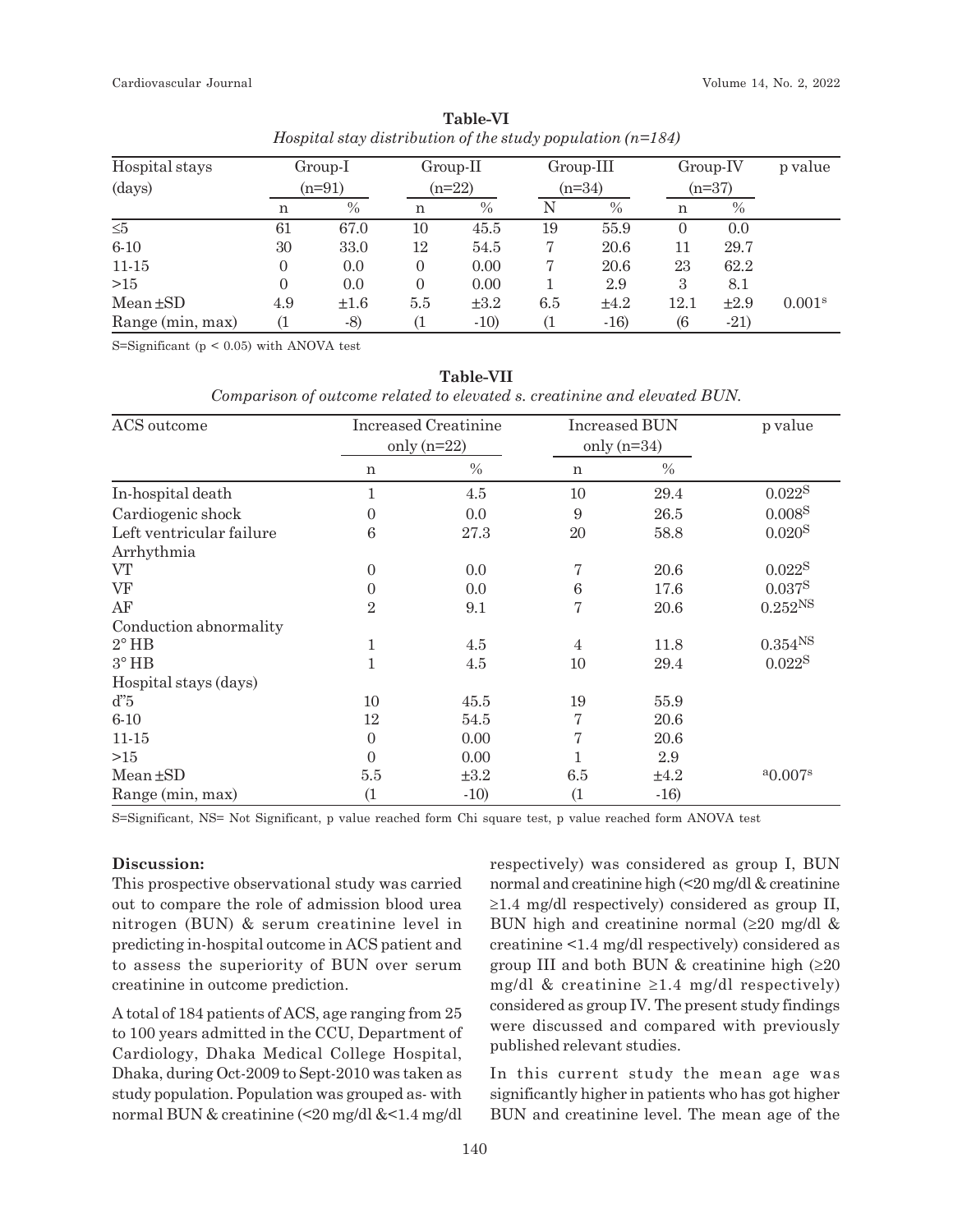current study is nearly consistent with the other studies.16-19 Slipak et al. found the mean age was 75±9 years in patients with creatinine <1.5 mg/dl, 78±9 years with creatinine 1.5-2.4 mg/dl and 71±9 years with creatinine  $2.5-3.9$  mg/dl.<sup>20</sup> In MI patients Smith et al. observed the mean age was 78±8 years.14 The difference in age may be due to increased life expectancy, geographical and racial influences, subjective awareness of health and health care delivery system. In Indian subcontinent, ACS occurs 10 years earlier than that of Western population.

The study observed male preponderance all the groups. However, no significant difference was observed regarding the proportion of male and female patients in different groups. Similar observation was obtained by other studies also.4,9,11,12,16-20

Current study observed that smoking and dyslipidemia were almost similar among the study groups. Similar observations regarding the smoking and dyslipidemia were also made by Saygitov et al., Radovanovic et al., Khan et al., Sarker et al., and Kang et al.  $4,12,16.18$  On the other hand, HTN and diabetes mellitus were significantly higher in patients who had increased BUN, creatinine or both.

In this current study it was observed that a total 23 died out of 184 which were 12.5% of ACS admission. The death was statistically significant high in group III and IV in comparison to Group II. Kang et al. showed in-hospital death was 4.0% and distribution was 0.7% in group I, 0.8% in group II, 3.9% in group III and 29.8% in group IV.<sup>4</sup> The percentage of in-hospital death was nearly similar in other studies also.<sup>17, 18, 21-23</sup> Slight difference may be due small sample size, admission criteria and lack of subjective awareness of immediate entry to hospitalization in our country. In this study it was observed that Cardiogenic shock was found in 31 (16.8%) of ACS admission. This was high especially in patients who have got high BUN  $\pm$ serum creatinine (26.5% & 40.5% respectively) in comparison to with normal  $BUN \pm increased$ creatinine. Calvin et al., Radovanovic et al. and Sarker et al. showed cardiogentic shock in 6.6, 6.7% and 7.7% respectively, which support the present study findings.<sup>17, 18, 21</sup>

The present study showed A total of 66 (35.9%) patients had left ventricular failure. Incidence of left ventricular failure was also high in patients with high BUN (58.8% in group II and 56.8% in group IV vs. 20.9% in Group I & 27.3% in Group II). Other studies also revealed similar results.9,11,14,16,17

Regarding the arrhythmia, VT was found in 25(13.6%), VF 13(7.1%) and AF 31(16.8%). Incidences of all the arrhythmia were higher in patients who has got high BUN ± serum creatinine in comparison to with normal  $BUN \pm increased$ creatinine. Khan et al. found AF in 10.3%. The finding is similar to my present study. VT & VF was 7.6% which also favored the present study.<sup>16</sup> Graham et al. found VF 2.6%. This finding was not similar to the present study.<sup>23</sup> This dissimilarity may be due to advanced management facilities & early reporting to hospital that are lacking in our country. Conduction abnormalities were also higher in patients who had got high BUN ± serum creatinine in comparison to with normal BUN ± increased creatinine Khan et al showed 3 <sup>o</sup>HB was 3.2%. This difference may be due to cause mentioned above.16 In this current study it was observed that the mean hospital stay was observed 4.9±1.6 days ranging from 1 to 8 days in group I. 5.5±3.2 days ranging from 1 to 10 days in group II, 6.5±4.2 days ranging from 1 to 16 days the in group III and  $12.1\pm2.9$  days ranging from 6 to 21 days in group IV. The mean hospital stay was significantly  $(p<0.05)$  increased in patients who had increased BUN, creatinine or both. Similarly, Sarker et al showed the mean duration of hospital stay was 7.6±2.2 days in patients with ACS, which is comparable with the current study.<sup>17</sup>

Regarding the superiority assessment of BUN over creatinine, observed In-hospital death was found 1 out 22 (4.5%) in s. creatinine elevated group and 10 out of 34(29.4%) in BUN elevated group. Cardiogenic shock was not found in S. creatinine elevated group and 9 out of 34(26.5%) in BUN elevated group. LVF was found 6 out of 22(27.3%) in s. creatinine elevated group and 20 out of 34(58.8%) in BUN elevated group. In-hospital death, cardiogenic shock and LVF were significantly higher in BUN elevated group than s. creatinine group.